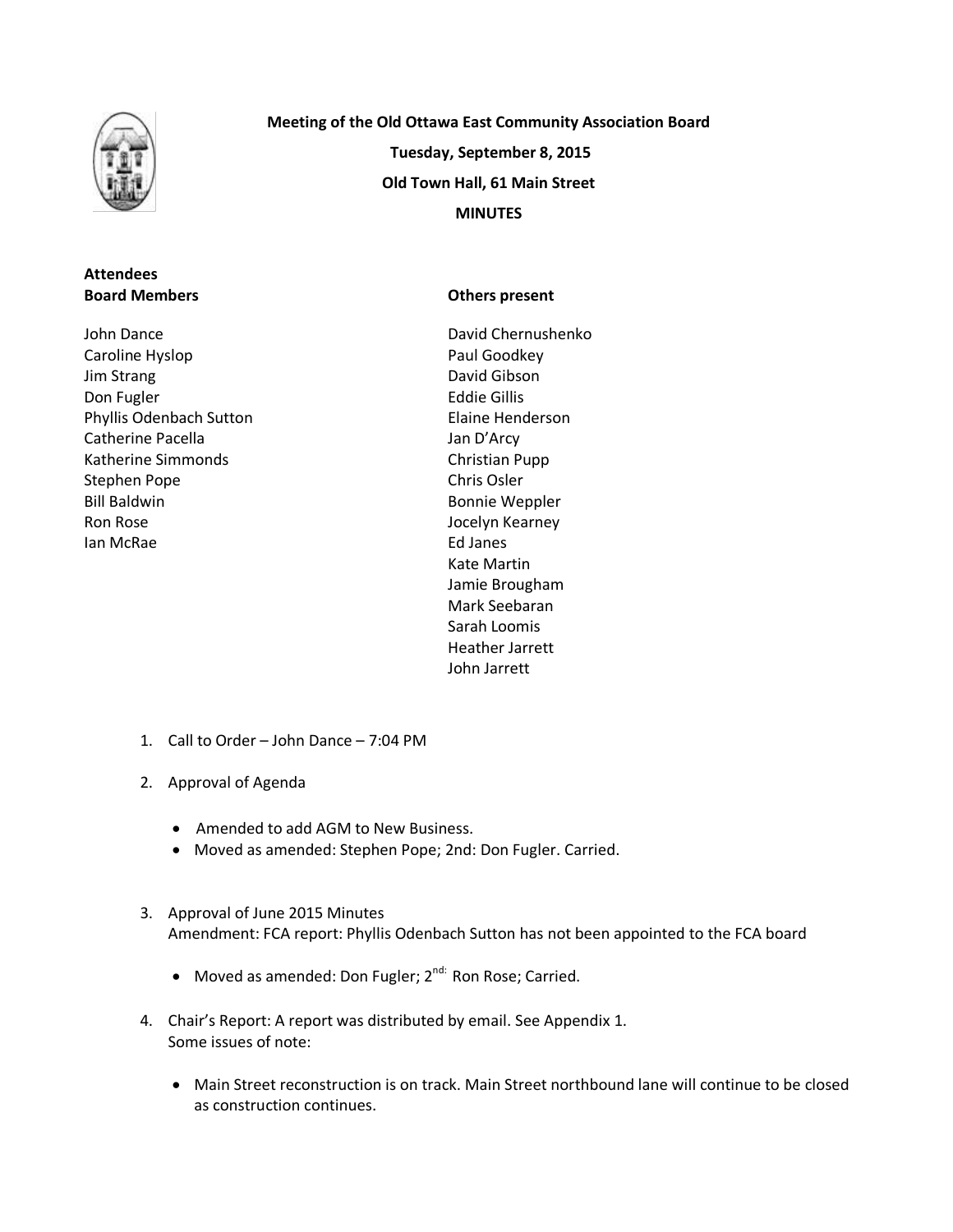- There is still an issue with speed on Glenora.
- Greystone village sales office will be opening September 24.
- Plans are underway for an early 2016 construction of Corners on Main. Townhomes on Main cannot be demolished until a permit has been obtained.
- A big thanks to Ron Rose for organizing the barbeque at the Main Event. Thanks to CAG for putting on the event.
- A new brochure has been printed and is ready for distribution: *Welcome to Old Ottawa East*. Thanks to everyone who worked on it!
- Both CAG and the OECA have objected to the use of cash-in-lieu funds for regular maintenance.
- 5. Treasurer's Report
	- As of the end of August, we have just over \$19,000 in the account.
- 6. Main Street Reconstruction

A number of comments have been received. There are still traffic delays, but overall construction is moving ahead as expected.

- 7. Sandy Hill Community Health Centre Update David Gibson, Executive Director of SHCHC
	- Big news is that the SHCHC has moved from 88 Main Street.
	- The dynamics of the neighbourhood have changed a lot and the target clientele of new Canadians has been dispersed to some degree.
	- The office is moving to 95 Main (where the driving school used to be).
	- The approach has shifted so that rather than running programs on site, the office will support programming in appropriate programming spaces.
	- SHCHC is still hoping to work toward a community space in the Oblate development.
	- SHCHC sees an influx of students into the Lees apartments, although it is difficult to know for sure how many students are there as compared with recent immigrants or other residents.
- 8. Councillor's Report David Chernushenko / Sarah Loomis
	- Main Street reconstruction: we are still seeing more traffic than we would normally expect but overall the project has settled down and is moving fairly smoothly.
	- The question of Main Street re-opening during the winter construction slow-down has arisen, and it has been determined that it would be better to keep to one lane of traffic through the winter season rather than trying to open traffic in both directions while construction ceases for the winter.
	- Western Rideau river pathway the planned pathway along the Rideau River: the City is likely going to deal with it in phases; they are going through a tight budget time.
	- In planning for the pathway, the design folks at the infrastructure department are looking now at the steep incline between the Oblates land and Brantwood Park.
	- Colonel By and Clegg intersection: there have been a number of comments received, particularly about traffic congestion, but the plan is to keep the intersection as-is.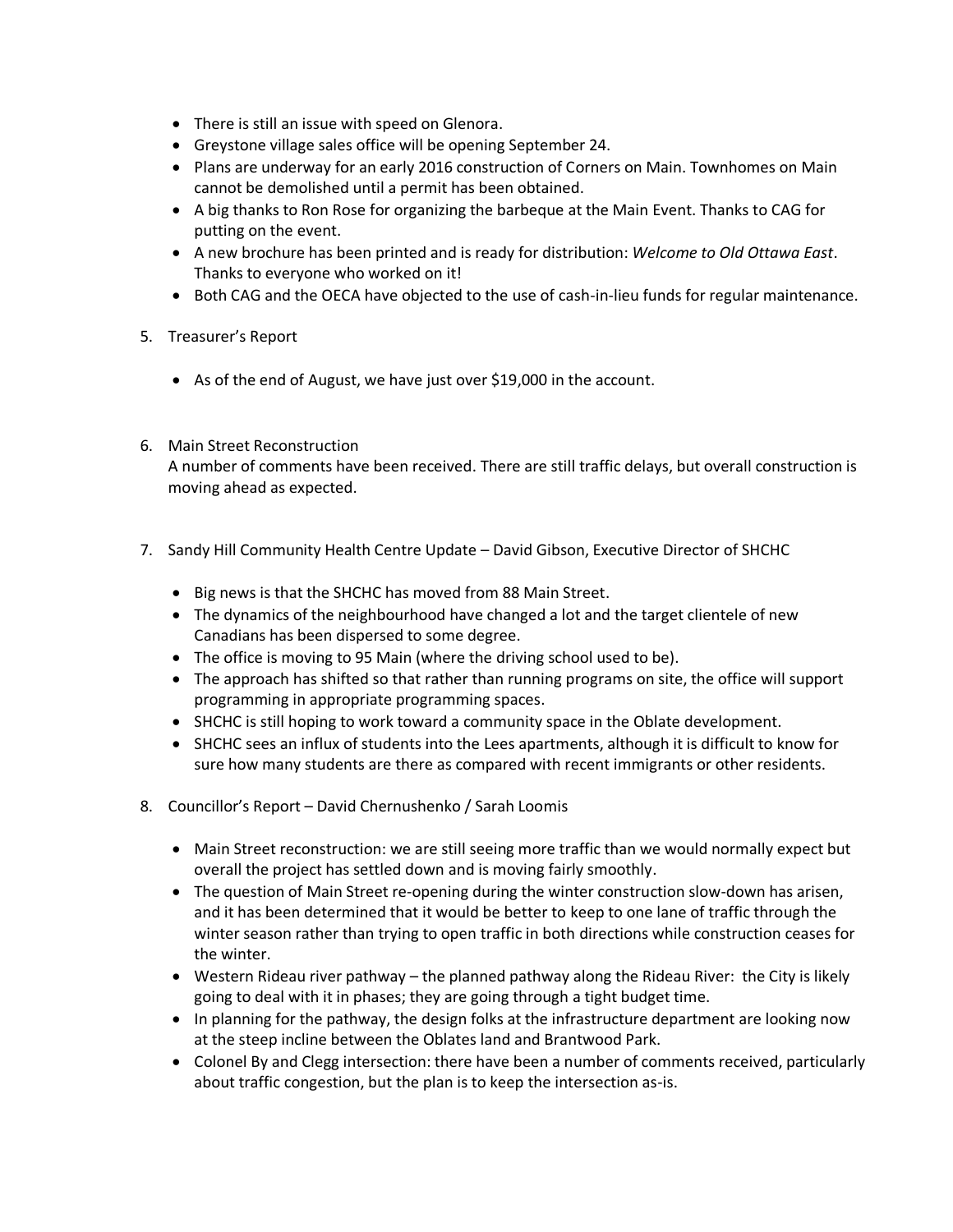- Some citizens raised concerns about the intersection, particularly about a tree that makes it difficult for motorists to see oncoming traffic while trying to turn right. This sight-line issue has the effect of making it dangerous for cyclists crossing Colonel By on the north side of the intersection while motorists are preoccupied with the challenge of looking around the tree.
- David will be voting against a proposed City policy change that would see cash-in-lieu money spent on regular maintenance.
- There were issues with the recent ACDC concert with noise levels.
- A question was raised about the councillor's commitment to work toward revising traditional mainstreet policies to make overhead wire burial a matter of course and to develop a funding formula and cost-minimization approach in partnership with Hydro Ottawa. Local resident, Paul Goodkey, indicated that the city consultant's report referred to potential for positive return on investment when undergrounding is performed in combination with street renewal. The councillor's response is that he has not gotten to that yet.
- 9. Committee Reports
- 9.1 Planning Stephen Pope
	- A summary of planning events was circulated by email. See Appendix 2.
	- Pre-hearing meeting will be scheduled sometime in January for the appeal to Infill 2.
	- 12 Hazel: Committee of Adjustment is coming to terms with distinctive trees on private property. There is a lot of discussion going on currently about trees.
	- 43 Chestnut : Friends of Chestnut residents have registered their concerns about the triplex planned for Chestnut.
	- Bill 73 proposes to give more control to communities in managing development. For the City of Ottawa, Bill 73 does not really have a lot, as many of the proposed systems are already in place. May be a "lot of noise about nothing."
- 9.2 SLOE Ian McRae
	- A report was circulated by email. See Appendix 3.
	- Ian attended a CAFES meeting on August 29 subject was complete streets.
	- 40-50% of trees in the Bank street reconstruction have died. This is due in part to inadequate soil, and the fact that street trees seem to be planned at the end of the planning phase of street reconstruction but ought to be at the beginning.
	- $\bullet$  Urban Forest Management Plan event to take place on September 23 $^{rd}$
	- Ontario Conservation Authorities Act is currently under reconsideration. There is an ongoing public consultation and request for input.
	- It is suggested that the community association should work on encouraging private property owners to accept and maintain trees on their property.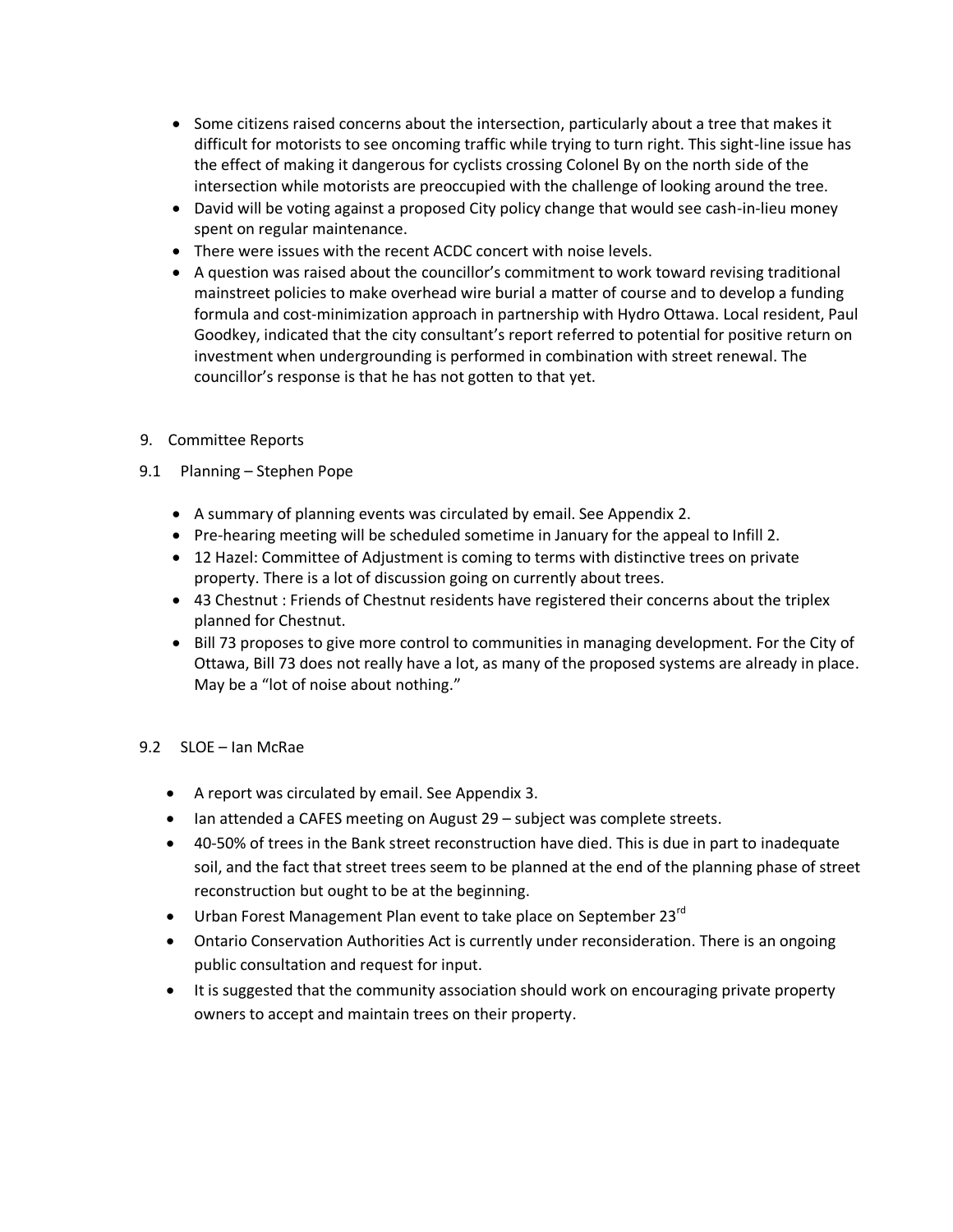- 9.3 Transportation
	- LTMOC Lansdowne Traffic Monitoring Committee. OOECA is represented on the committee, but so far our community has not experienced issues in traffic and parking as a result of events at Lansdowne.
	- Cycling is very challenging on McIraith Bridge.
	- Speedbumps on Glenora: we have to be cautious about suggesting that they might happen. Advocating for speed bumps is not necessarily easy.
- 9.4 Federation of Citizens' Associations Jim Strang
	- FCA has not been meeting over the summer, although working groups continue.
	- First Fall meeting of the FCA will be taking place tomorrow. Kate Martin has agreed to take over as FCA representative, as Jim is stepping down in that role.
- 9.5 Communications no report
- 9.6 Community Safety no report
- 9.7 Membership volunteers are sought for the upcoming Fall membership drive. see appendix 4.
- 10. Community Garden No Report
- 11. Community Activities Group
	- Thursday night barbeques were a great success this summer, and there will be another Brantwood Park barbeque this Friday night, with a movie: Princess Bride.
	- Main Event was very successful in Brantwood Park this year.
	- Summer day camps in Brantwood Park were very successful
- 12. New Business
	- Annual General Meeting in November. One suggestion was that there might be a bit more time for OECA and CAG, as it was a bit rushed last year. We hope to allow plenty of time for questions and answers.
	- Is there interest in organizing an all-candidates meeting for the federal election? There will be one on September 29 at Carleton University. There are also plans for one at the church at Elgin and Laurier.
- 13. Date of Next Meeting October 13, 2015

Adjournment moved: Jim Strang. 2<sup>nd</sup>: Stephen Pope. Carried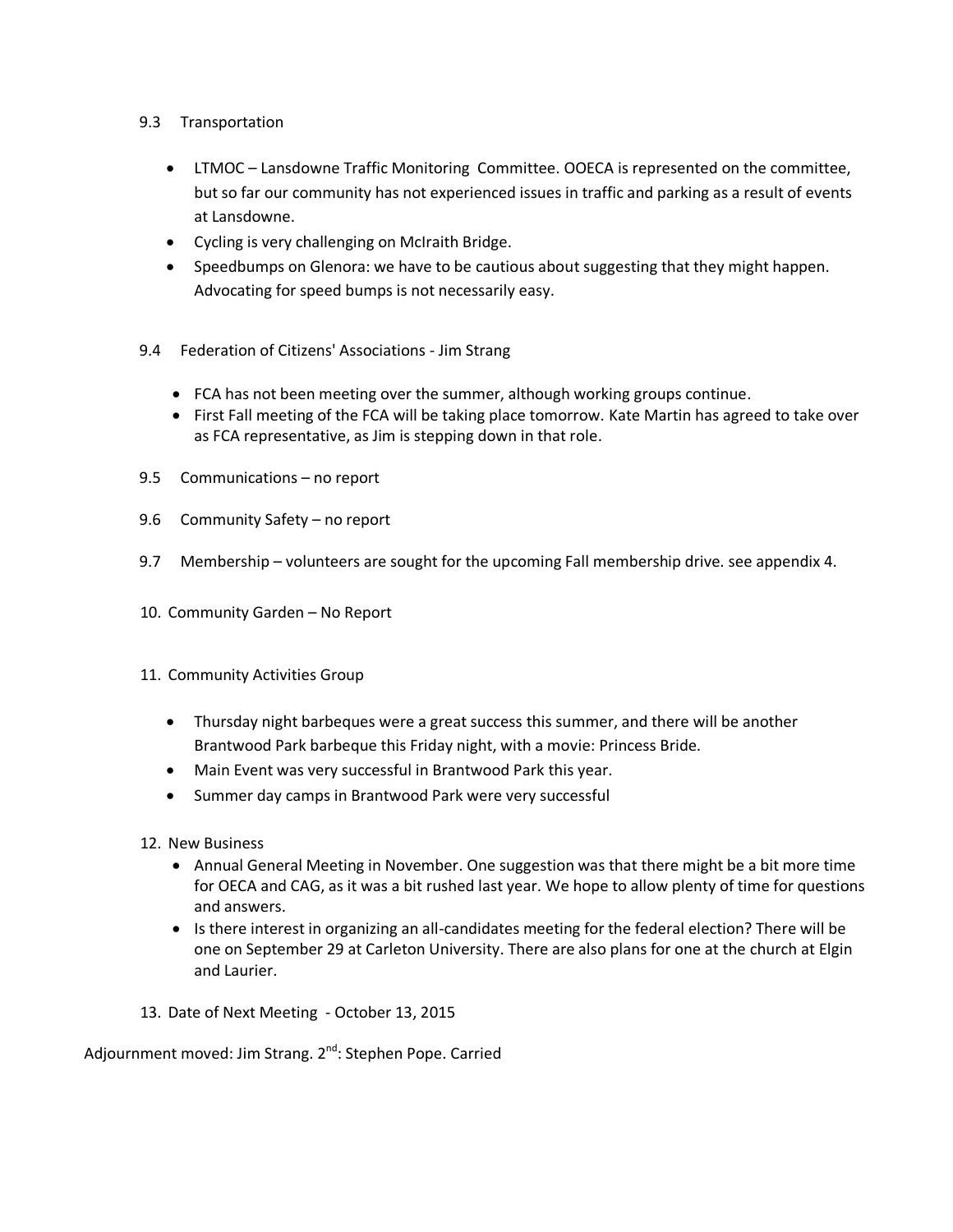#### APPENDIX 1: CHAIR'S REPORT

OECA\_chairsReport\_2015\_9\_15252

### **Chair's Report – September 2015**

*(\* Indicates agenda item at OOECA Board meeting of September 8, 2015)*

### *1. \*Main Street Construction:*

### *Project manager Josée Vallée reports*:

"While the General Contractor, Karson Konstruction will shut down for the winter (from just before Christmas to approximately April), it will still be a construction site with lane restrictions (no northbound lanes from Clegg to Lees) because Hydro will be on site moving the hydro poles/wires.

"What the site will look like for the winter will depend on how much work the Contractor will get done by then. We will have a better idea in a couple of months. Temporary asphalt will be placed on sidewalks that are not done by then."

### *From a traffic point of view City Traffic Operational Studies Officer Stacey Rathwell says:*

"Generally speaking, the Main Street Renewal Project is on schedule at this point in time. With respect to traffic concerns surrounding the work zone, we have been addressing each individual inquiry in an attempt to constantly improve conditions in the Old Ottawa East community. The area has seen additional regulatory, warning and information signage, as well as increased enforcement by the Ottawa Police.

"The McIllraith Bridge Rehabilitation is also on schedule at this point. Since this project began, there have been alterations to conditions across the bridge to encourage a 'Single File' scenario between cyclists and cars. With a number of 'Single File – 20km/h' warning signs, 'Do Not Pass' regulatory signs, and lane centred 'Sharrows' painted in each direction, we have seen drastic improvement in cyclist safety on the bridge.

"With regard to traffic on side streets, I actually have not heard of any speed/volume concerns or inquiries from the community as of lately. With the most recent two week hard closure between Hawthorne and Lees there was definitely added cut through traffic attempting to find other routes within the community. I imagine this will continue to decrease back to volumes similar to before this closure. So far this week, volumes have already decreased in comparison. Average speeds, as well as 85th percentile speeds have continued to remain in the same range, generally below the posted legal speed limits."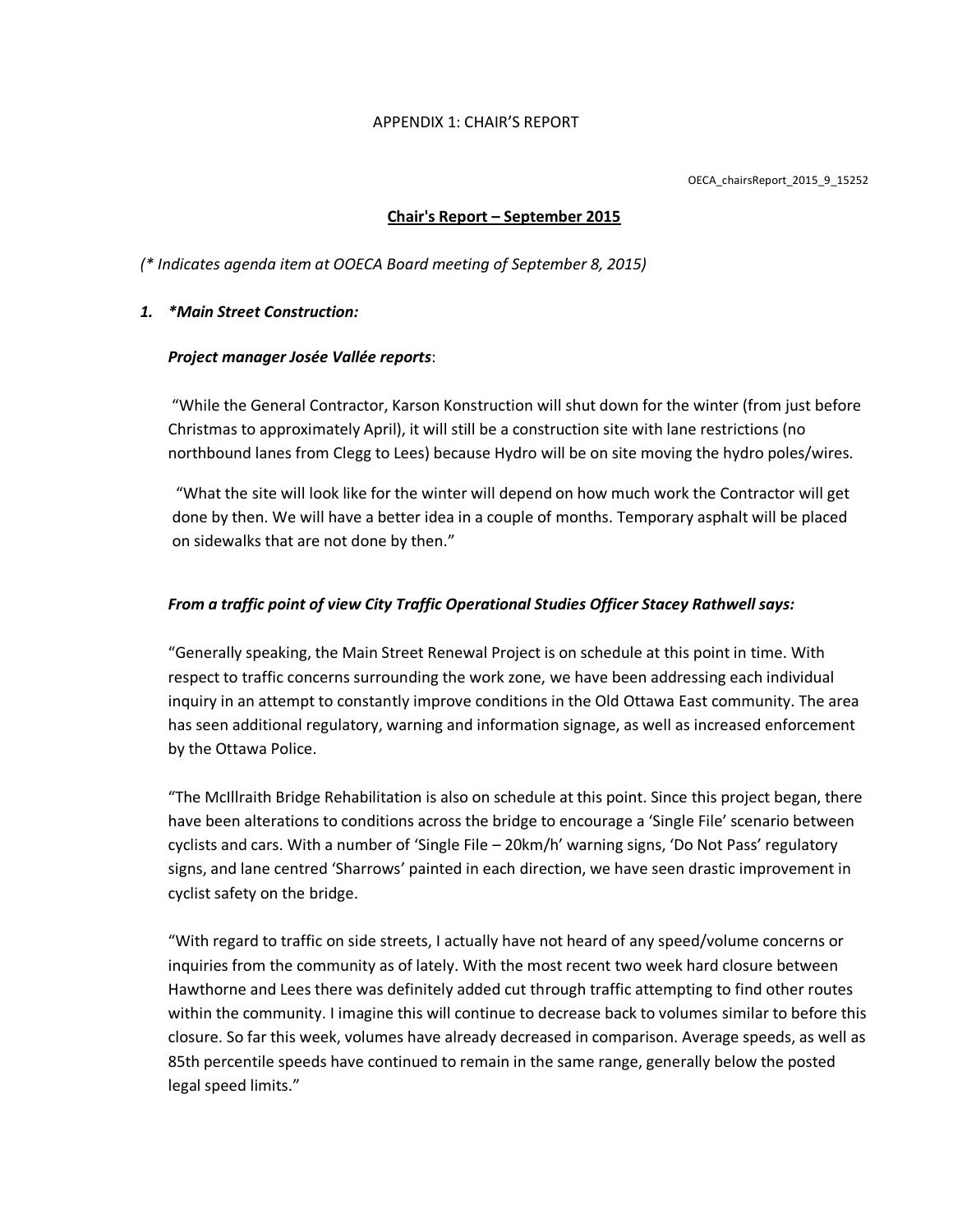## *In terms of upcoming work, Stephen Fitzpatrick, the new communications officer and Associate Environmental Planner with Parsons reports:*

"I want to provide you an update on some of the works along Main Street. Towards the end of next week (August 31 - Sept 4), the southbound traffic lane between Springhurst Avenue and Clegg Street will be moved to the east side of the road (on the new asphalt).

"The pedestrians will also be directed to the east side of the road with crossing opportunities at intersections. The new asphalt cycle track in front of St. Paul University will be used for pedestrians while the sidewalk gets constructed. Construction will then start along the west side of the road. The major work (between Springhurst and Clegg) after the traffic flip will be:

- Hydro duct work for the LRT (requires excavation)
- Connection of water and sewer services to buildings (requires excavation)
- Installation of temporary waterlines for affected business owners to minimize disruptions
- Removal of current street furniture (benches, planters)
- Pouring of curbs and resurfacing.

"Access to businesses will be maintained during this work (the business owners would appreciate your help in advertising 'business open as usual' on your various social media outlets, and community outreach materials).

Connections are planned to begin at Springhurst, and proceed south down Main to Clegg. It will be an intensive time for construction, but the brunt of work should be complete by November ahead of the winter break. During the winter, it is expected that only Hydro will continue work to relocate the poles. Once I receive a timeline for servicing excavations and temporary water connections, I will communicate it with those affected."

### *Other points:*

In view of the installation of speed bumps on OOS's Ossington and the increased traffic on some side streets should options be considered / proposed to the city so that there isn't permanent significant increase of traffic (often speeding) on side streets? Of note, Glenora residents have experienced considerable additional traffic and remediation measures may be required.

Also, I continue to be dismayed that the only way to deter motorists from breaking rules like illegal turns and wrongful passage (e.g., northbound on Echo at Church of the Ascension) is by having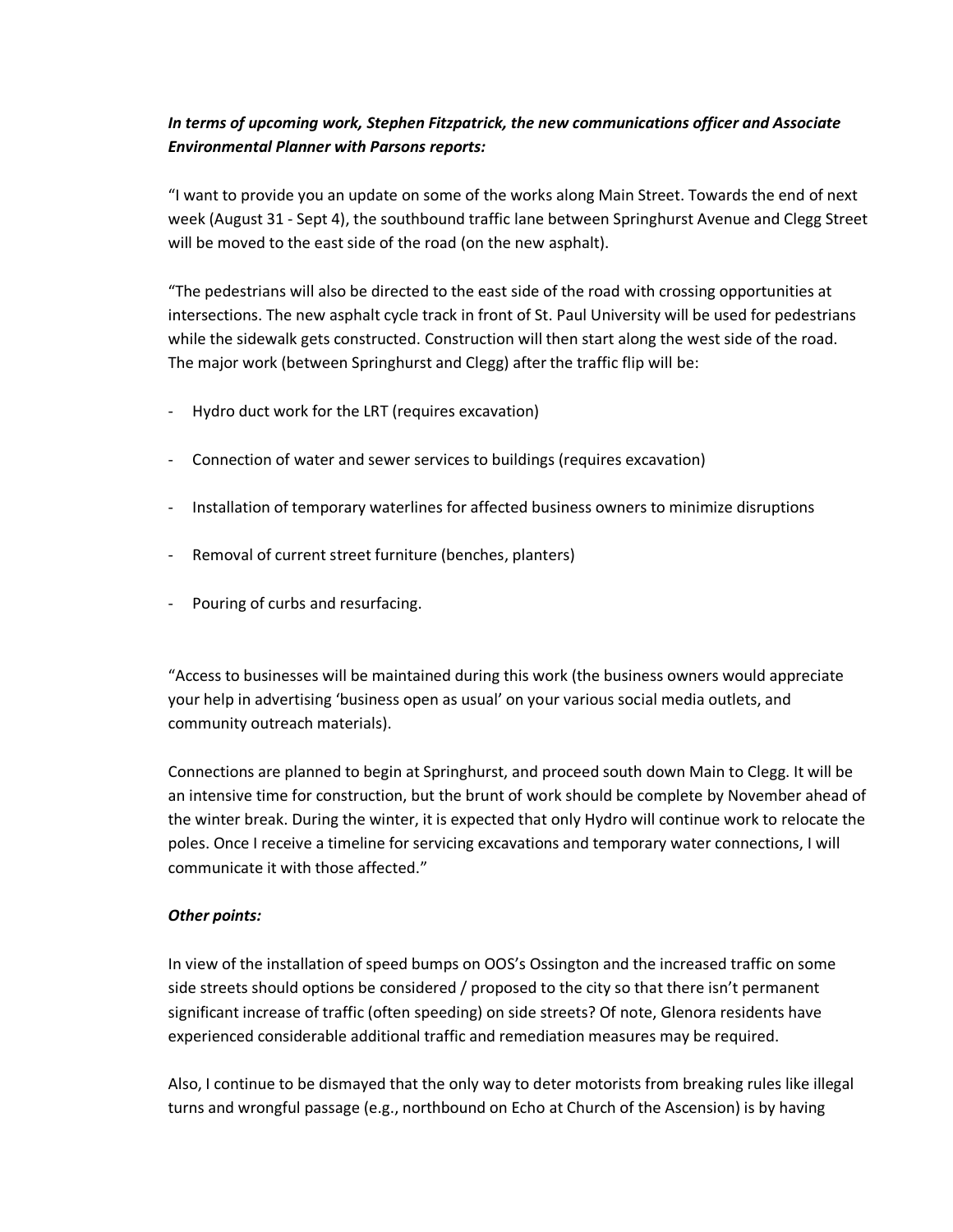police enforcement. Surely there are other means - means that are relatively economical. Why is it that there can't be cameras to ticket such offenders just as there are cameras to ticket red-light runners or speeders?

## *2. Greystone Village Update:*

Josh Kardish of the Regional Group notes:

- sales center will open in late September
- Regional is working with Josée Vallée to coordinate traffic management with the sales office
- marketing materials are being prepared to get potential customers onto the Regional site, where Regional will have full time parking attendants for the first few weeks
- Regional is nearing "draft approval" from the City and will notify the CA when they get it (The City will do the same)
- the draft conditions will be posted on the Regional website
- the site clean-up start date has been slightly delayed until October
- Regional will have formal follow up to the LID (stormwater) working session on its website shortly (including detail lists and descriptions of projects that Regional is now pursuing onsite)
- Regional will provide a separate update on the district energy work that has been done this summer
- If there are people in the CA who would like a tour of the presentation center the week that Regional opens it, Josh Kardish will arrange a lunch-time walkthrough.
- In terms of the 30m open space along the river, Regional continues to engage the RVCA Trust. Regional provided new information to RVCA this summer which re-opened the discussion…Regional will let the CA know if there is "something new that is tangible."
- My observation: I remain, shall we say, puzzled, that the City of Ottawa is not willing to invest in the 30m open space - surely it is a good uses of some of the "city-wide" cash-in-lieu of parkland funding. My analysis shows that Capital Ward has not benefited from the city-wide CIL funding. . We should. The 30m strip along Greystone Village will be of value to Ottawans from across the city.

### *3. Greystone Village - New Park:*

Eddie Gillis is arranging a public meeting with the City and Regional Group - likely some time in October - that will allow residents to review what Regional and the City have produced as a result of the public workshop on proposals for the Grand Allée / Forecourt park. This is a glorious opportunity to help ensure the new park works well for the "village" and OOE as a whole.

### *4. Corners on Main Update:*

Info pending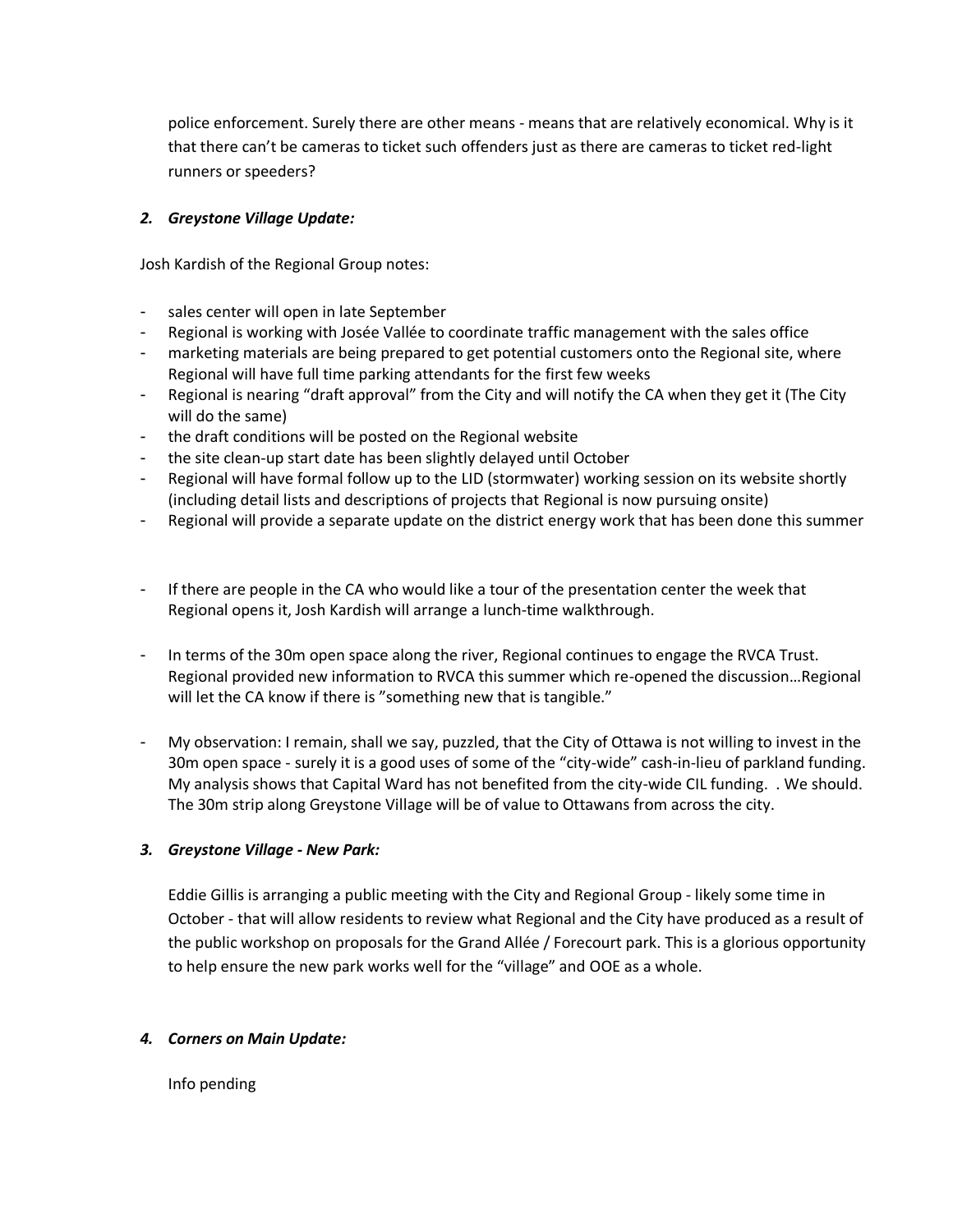### *5. Main Event - BBQ*

Many thanks to Ron Rose for so thoroughly organizing the association's BBQ and thanks to the many of you who volunteered. The CAG-led "Main Event" worked superbly at Brantwood Park on a beautiful June day Now, with Ron's pending retirement from the OOECA Board, there is the need for a new leader of the BBQ organization.

## *6. \*Organization of AGM (November 10, 2015, Church of the Ascension)*

I would propose that we follow the pattern we used for last year's OOECA-CAG AGM in terms of agenda and organization. OOECA would cover the donation to Church of the Ascension, the liquor licence and the wine. CAG would look after the food (it has have a \$200 budget for this).

Last year we successfully limited the "talking heads" portion of the meeting, focusing more on Q&As with SHCHC's Chris Osler moderating. We also invited Joe Paraskevas and Rebecca Aird to speak briefly of, respectively, the Mainstreeter and SLOE. I suggest we do this again.

The one outstanding question is whether more than 10 minutes should be allowed for each of OOECA / CAG presentations … perhaps an extra two or three minutes?

## *7. New Slate for Board, 2015-2017*

A new slate will be proposed for the membership's consideration at the AGM. Volunteers have come forward for most positions, including Phyllis Odenbach Sutton who is willing to have her name stand for president. The outstanding vacancies are: Community Safety and the association's representative on the City Centre Coalition.

## *8. "Welcome to OOE" Brochure*

Thanks to the hard work of Jan D'Arcy with significant contributions from CAG and others, the longtalked about "Welcome to OOE" brochure is nearing completion and will be available for the membership drive. Through an email vote, Board members approved expenditures for a professional layout and the actual printing of the brochure. And many thanks to Steve Fick who created a special map for the brochure and Jamie Brougham who provided photographs. Finally, Sandy Hill Community Health Centre is providing a generous \$250 contribution to offset printing costs, the balance being covered by OOECA.

## *9. City Budget: Footbridge and Pathway*

I'd propose that the association write to Mayor Watson and Councillor Chernushenko requesting that the 2016 budget allow the advancing the Clegg-Fifth Canal Footbridge from the proposed 2020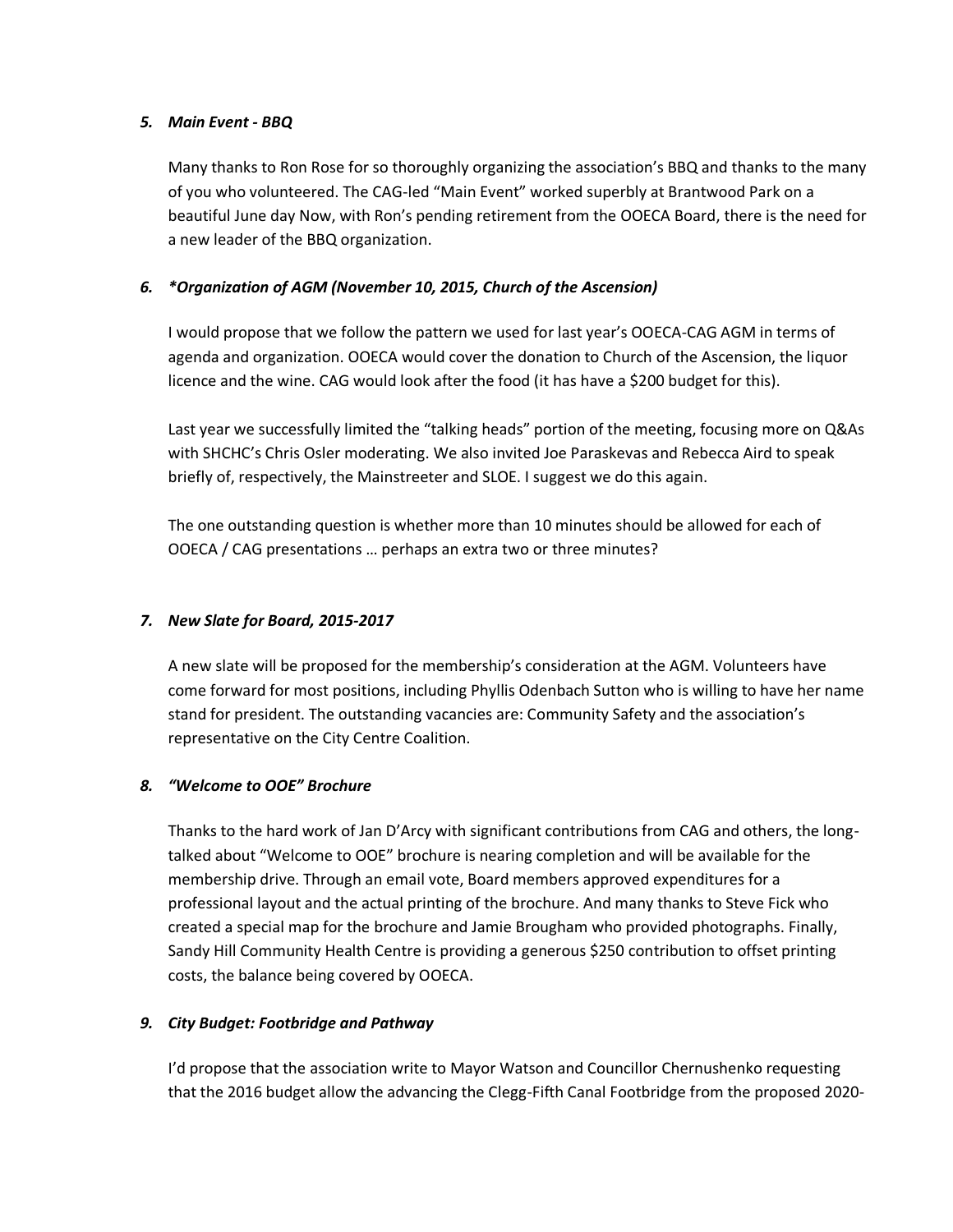2025 period and that the completion of the Rideau River Western Pathway / nature trail be funded. Unfortunately, the federal government did not approve the city's request that sesquicentennial infrastructure funding be provided for the pathway.

### *10. Proposed Use of "Cash-in-Lieu of (CIL) Parkland" Funding for Operational Expenditures*

Both OOECA and CAG have strongly objected to the proposed change in the CIL policy that would allow this development-driven funding source to be used for anything other than the creation of additional parkland or capital improvements to existing parkland. Councillor Chernushenko has spoken against the proposed change as well.

### *11. \*Planning Committee Work*

While over the summer there has been relatively little activity on the part of the Board this is most definitely not been the case for Stephen Pope's planning committee. A great thanks to the committee for its efforts, including the provision of advice to residents of Chestnut and Hazel and also for the ongoing efforts of challenging the City's Infill 2 bylaw as it pertains to R3 neighbourhoods.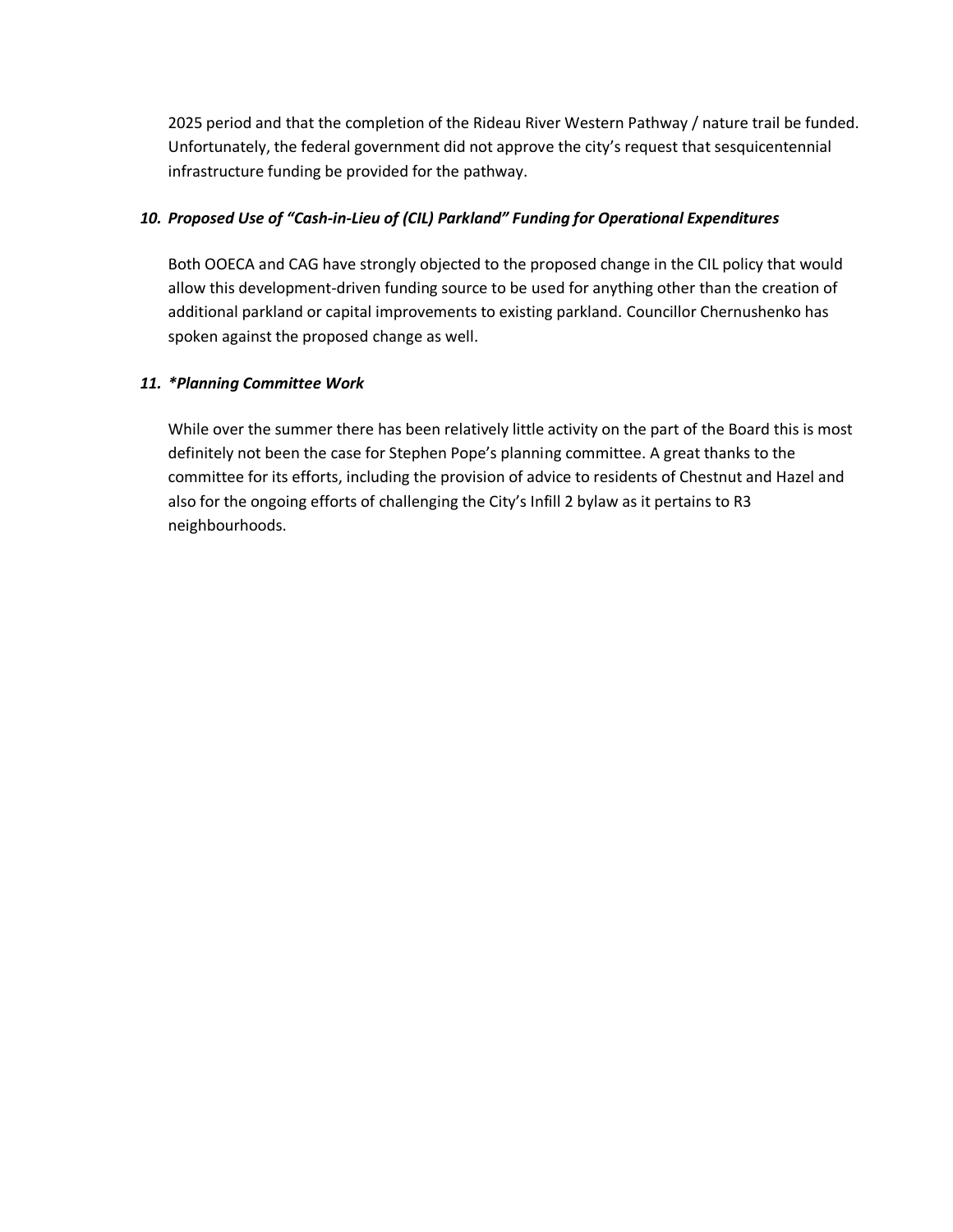#### APPENDIX 2: PLANNING REPORT

Below is an account of the Planning activities undertaken on behalf of OOECA since June. July and early August were fairly busy, but we are now in a period of calm, awaiting bigger things.

## OOECA challenge to Infill2 Bylaw

OOECA has registered an objection to the exemption of three unit buildings from the reduction in height for the R3 zone. We have received confirmation of our status from the Ontario Ministry of the Auditor General. There are four appellants: Domicile; Greater Ottawa Home Builders Association; OOECA, and one property owning couple. The planning representative for the OMB is now looking to arrange a pre-hearing conference for some time in early January. I can forward a copy of the OOECA objection to anyone who wishes it.

## 43 Chestnut Committee of Adjustment application

OOECA and neighbours were unsuccessful in defeating the proposal for 43 Chestnut at CofA, but the decision of the panel was not unanimous. Two parties (one being the Chair) gave written rationales for why they did not support the application, which opens the door for an appeal of the decision at OMB. The published rationale in support of the decision was odd. In the meeting one got the clear impression that the supporting decision was made on the basis of precedent (other similar buildings having been approved in the past), while no recognition was made of recent changes in bylaws. The "four tests" were not consistently applied, which is a good reason to go to the OMB.

Friends of Chestnut Neighbourhood Association (FoCNA) was formed to make the appeal. Members of the OOECA Board were polled regarding financial support for the appeal. While supporting the appeal morally the board did not support covering costs. The deadline to make the appeal was 3 September, and I will attempt to confirm that the appeal was made for the meeting.

## 12 Hazel Committee of Adjustment application

An application was made to subdivide 12 Hazel and construct two semidetached dwellings. The application did not identify a cluster of "significant trees" as identified under Ottawa's Tree Bylaw, and as a result the adjacent neighbour and OOECA prepared to object at CofA. Prior to the meeting the new owner (a real estate broker) agreed to a two week adjournment to allow further discussion. That discussion took place over the summer resulting in an additional mutually agreed adjournment to November 4th to allow time for investigation of alternatives that will preserve the trees.

Judy MacDonald of 8 Hazel is capably managing the discussions with the current owner. This application will be of significant interest to anyone with mature trees on their property. I have asked Judy to forward any reference material that has arisen from the discussions.

# Bill 73 Ministry of Municipal Affairs and Housing consultations on the definition of "minor" variances

On behalf of FCA I have been participating in a consultation on minor variances being held by MMAH. From that consultation there has been an interesting discussion of the case law around the authority of Committees of Adjustment and minor variances. MMAH i looking for direction with regard to the creation of new regulations around planning as part of Bill 73. However, the discussions with a wide group of participants including the Ontario Home Builders Association, BILD (a Greater Toronto Area builders group), Ministry of the Environment, Ministry of Rural Affairs,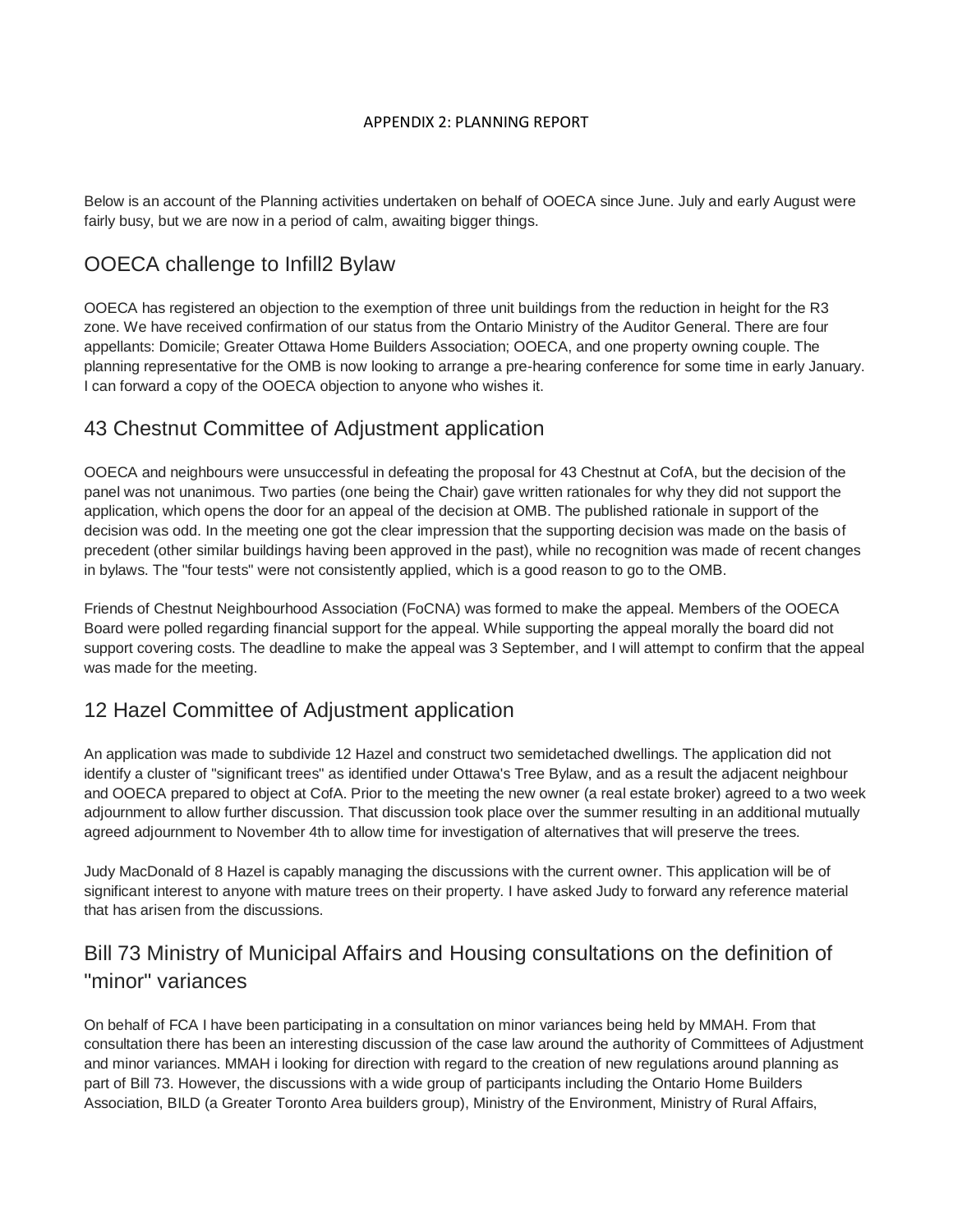Toronto Regional Conservation Association, Canadian Environmental Law Association, Ontario Bar Association, NAIOP (a commercial real estate organization), the City of Toronto, and a variety of GTA Ratepayers associations, has reinforced the value of the four tests and resisted calls for new legislation.

A variety of groups are following the development of Bill 73, which ostensibly amends the Development Charges Act and the Planning Act to provide for more local control of development. From what I have seen, the potential benefits (if they can be called that) will only accrue to smaller municipalities that have not yet made the investment in Official Plans, Committees of Adjustment and other formal planning structures. Arguably those municipalities will now face additional costs to set these structures up. For large cities like Toronto or Ottawa, there won't be much change to the status quo.

The working group as had 6 meetings to date, and will be looking to wind up in late Fall.

# OOECA Planning Committee is recruiting

With the new board, we will be losing potentially two members, so there is an opportunity for anyone who is interested in the arcane world of municipal planning to join the committee.

The purpose of the OOECA Planning Committee is to provide a resource to residents of Old Ottawa East with regard to property development. This means being able to explain what can happen and what shouldn't happen according to the planning regulations in the City. We are also an ad hoc advisory group to the Regional Group for the Greystone Village development and to Domicile for "the Corners on Main" development. Other duties included commenting on all applications for minor variances in our neighbourhoods, and defending or opposing applications when it is in the interest of the community association.

Pre-established planning knowledge is not mandatory. However, in it's absence, the patience to work through the comprehensive zoning bylaw (bylaw 2008-250) and the subsequent amendments such as the Mature Neighbourhoods bylaw (2012-147), the Conversions bylaw (2014-189), and the Infill2 bylaw (2015-228), will be considered essential. Participation in the Planning Primer courses offered by the City would also be beneficial. There is an extensive amount of information on the City's Planning and Development web page that takes a little while to absorb, but ultimately provides the roots of each discussion and decision.

Ideally, the planning committee will have one or two representatives from each of the 5 neighbourhoods in Old Ottawa East. Currently we require up to 2 from the North of Queensway neighbourhood. We have two from Archville (not counting FocNA), but may need one replacement. We require 2 from Spenceville. We have two from South of Clegg West of Main. We require 2 from Rideau Gardens.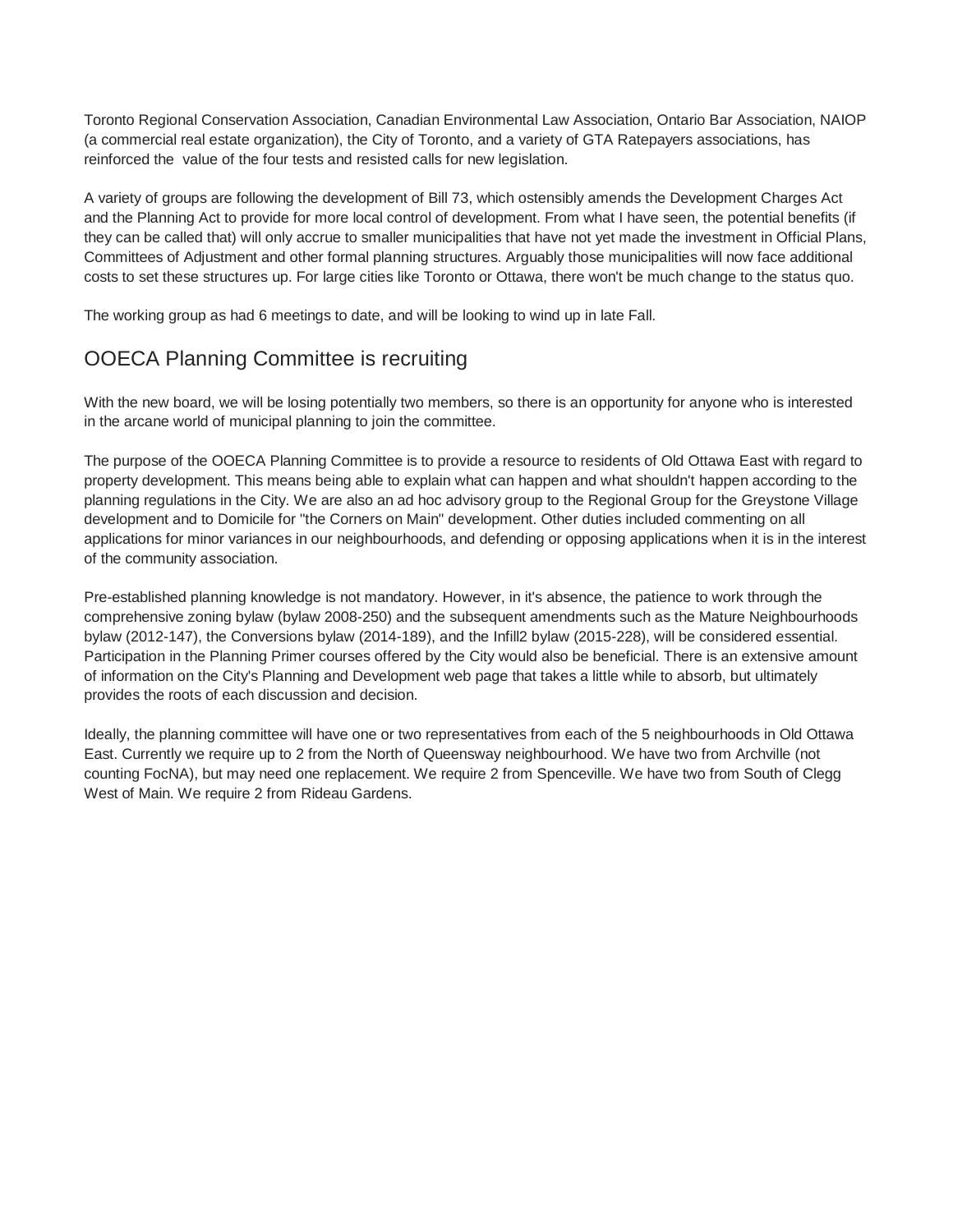### APPENDIX 3: SUSTAINABLE LIVING OTTAWA EAST

### **SLOE report to OECA, September, 2015**

### **CAFES meeting of August 29, report**

Colin Simpson, City Transportation Branch, or representative: Overview of **Complete Streets Implementation Plan**:

### [https://www.dropbox.com/s/2zr3klutk9ruaqh/Community\\_Cafe\\_Presentation%202015-08-29-English.pptx?dl=0](https://www.dropbox.com/s/2zr3klutk9ruaqh/Community_Cafe_Presentation%202015-08-29-English.pptx?dl=0)

Graham Saul, Ecology Ottawa presentation - questions on transportation during the municipal election & analysis of results, and recommendations for action related to each level of government:

[https://www.dropbox.com/s/pjthycjboxyw8rg/15%2008%2025%20-](https://www.dropbox.com/s/pjthycjboxyw8rg/15%2008%2025%20-%20Ecology%20Ottawa%20Presentation%20to%20CAFES%20Group%20on%20Active%20Transportation.pptx?dl=0) [%20Ecology%20Ottawa%20Presentation%20to%20CAFES%20Group%20on%20Active%20Transportation.pptx?dl](https://www.dropbox.com/s/pjthycjboxyw8rg/15%2008%2025%20-%20Ecology%20Ottawa%20Presentation%20to%20CAFES%20Group%20on%20Active%20Transportation.pptx?dl=0)  $=$ <u>0</u>

In discussion Colin Simpson disagreed with some of Graham Saul's numbers stating that a lot of walking and biking infrastructure would be subsumed in budgets for rebuilding of other roads, e.g. the Airport Parkway expansion would also include bike pathways.

### **Re Trees**

Four community association reps advocated for trees including Angela Keller-Herzog from the Glebe who noted that the failure of street trees on Bank Street and elsewhere is caused by inadequate soil volumes due to conflicts with underground and overhead utilities. They should be considered first rather than last in the design of complete streets. To this Colin Simpson replied with the standard line that utilities are entitled by provincial rules to access the rights of way. I think the consensus of community reps is that this must be dealt with and that trees have to get a higher priority in complete streets. There may not be time to include this in the Complete Streets Implementation Framework on the Transportation Committee agenda for October 7, 2015.

### **Other**

### **Urban Forest Management Plan**

There will be an initial consultation on Ottawa's new Urban Forest Management Plan to be held at the horticulture Building at Lansdowne Park from 6 to 8 pm on September 23. Guest speaker will Philip van Wassenaer an internationally renowned arborist and urban forestry consultant. I highly recommend seeing this guy.

RVSP at <http://ottawa.ca/en/city-hall/public-consultations/environment/urban-forest-management-plan>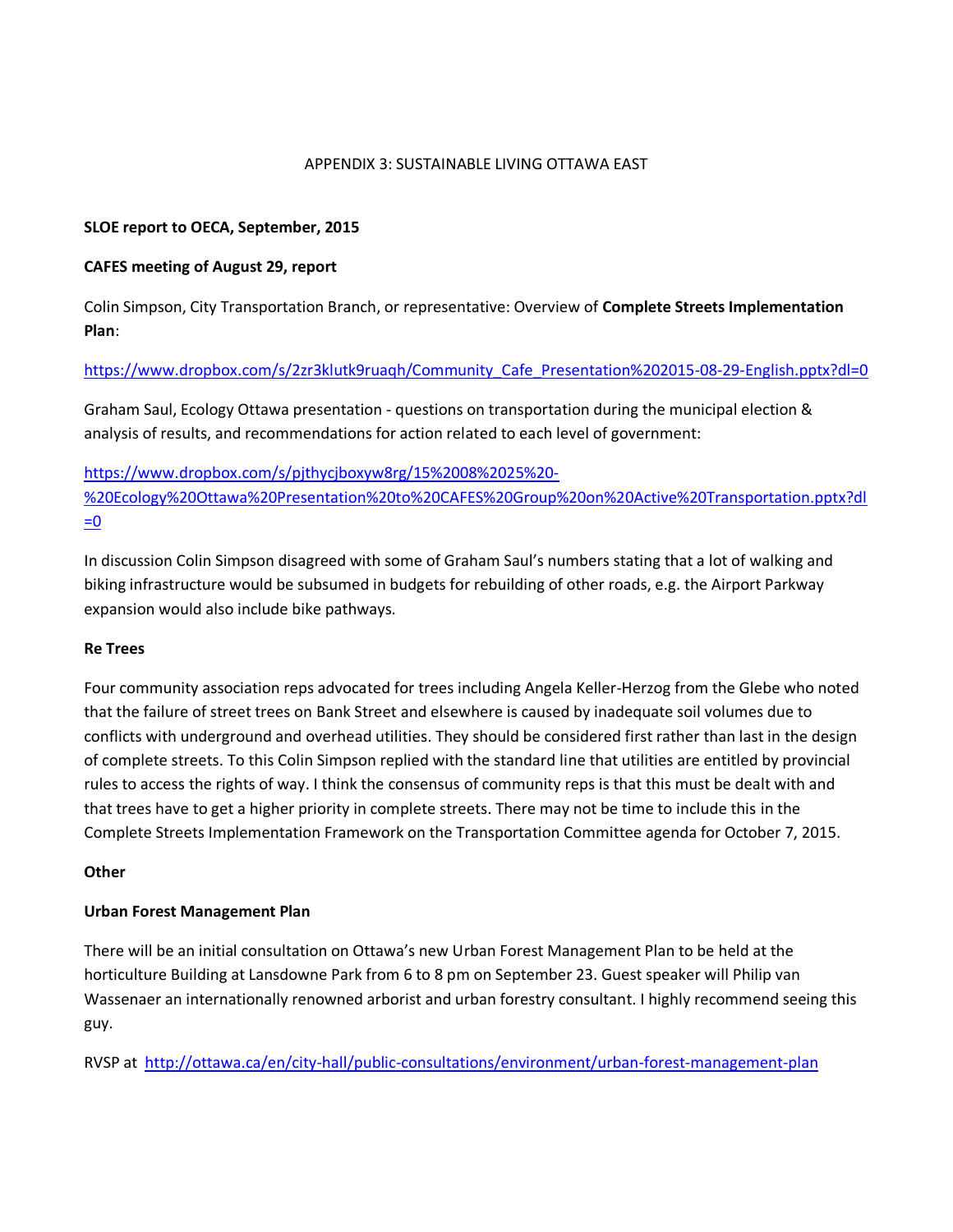## **Health Transportation Coalition**

Trevor Haché of the the [Healthy Transportation Coalition](http://www.healthytransportation.ca/)

"We are asking Community Associations across the City to please 'endorse' our campaign for a Low-Income Public Transit Pass in Ottawa. Read the petition and please sign it if you agree here:

[http://healthytransportationcoalition.nationbuilder.com/transit\\_pass\\_petition](http://healthytransportationcoalition.nationbuilder.com/transit_pass_petition) (just shy of 300 people have already signed)

In addition to the Low-Income Public Transit Pass, they have a few more Budget 2016 related 'asks' of Ottawa City Council:

- Ensure that Budget 2016 includes core funding for pedestrian and cycling infrastructure improvements;
- Spend \$3.5 million on the Pedestrian Facilities Program in 2016, and increase the budget for winter maintenance (snow clearing) of sidewalks;
- Create a protected bicycle lane network throughout the city;
- Spend \$20 million a year on cycling, matching the overall transportation budget to the per cent of people currently riding their bikes; and

• Commit to studying user-pay for roads as part of its Term of Council Priorities.

If our Community Association would like to 'endorse' this campaign please write [HealthyTransportationott@gmail.com](mailto:HealthyTransportationott@gmail.com) or call at 613-789-0604

## **Ontario review of the Conservation Authorities Act**

In light of question raised by community members about the Greystone Village shoreline issues and related authorities, a current review by the Minister of Natural Resources and Forestry may be interesting. A discussion paper has been posted for a comment period ending in October.

Following are links to the Conservation Authorities, press release and MNR discussion paper:

<http://www.conservationontario.ca/>

[http://apps.mnr.gov.on.ca/public/files/er/Discussion\\_Paper\\_2015.pdf](http://apps.mnr.gov.on.ca/public/files/er/Discussion_Paper_2015.pdf)

Ian McRae